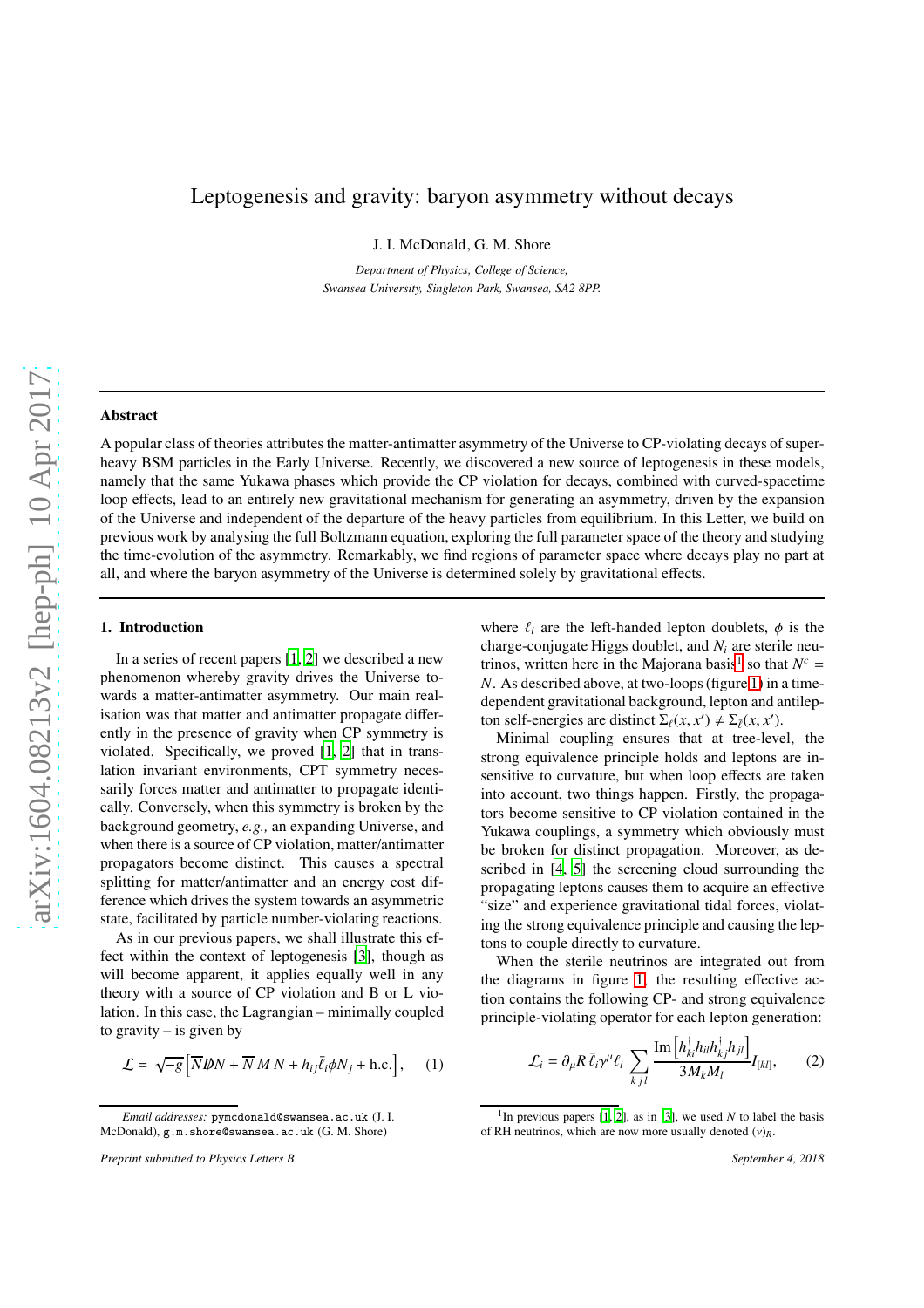<span id="page-1-0"></span>

Figure 1: Loop diagrams which give distinct matter/antimatter propagators and which generate the operator [\(2\)](#page-0-1).

where *R* is the Ricci scalar and  $I_{ij} = I(M_i, M_j)$  is a loopfactor depending on the sterile masses  $M_i$  and  $M_j$  in the corresponding diagram and which was computed in full detail in [\[2\]](#page-9-1). As described in refs. [\[2](#page-9-1), [6\]](#page-9-5), this modifies the dispersion relations of leptons and antileptons to

<span id="page-1-1"></span>
$$
\left(p_{\mu} \pm \partial_{\mu} R \sum_{k,j,l} \frac{\text{Im}\left[h_{ki}^{\dagger} h_{il} h_{kj}^{\dagger} h_{jk}\right]}{3M_k M_l} I_{[kl]}\right)^2 = 0, \quad (3)
$$

This energy splitting together with  $\Delta L = 2$  and  $\Delta L = 1$ processes drives the system towards a non-zero B-L asymmetry, independently of the departure of sterile neutrinos from equilibrium. For cosmological spacetimes, isotropy and homogeneity mean that spatial derivatives of *R* vanish and eq. [\(3\)](#page-1-1) leads to an equilibrium B-L to photon ratio of the form

<span id="page-1-3"></span>
$$
N_{B-L}^{\text{eq}} = \frac{\pi^2 \dot{R}}{2\zeta(3)T} \sum_{i,j} \frac{\text{Im}\left[K_{ij}^2\right]}{18M_iM_j} I_{[ij]},\tag{4}
$$

where  $K_{ij} = (h^{\dagger}h)_{ij}$ . In this sense, we have a mechanism satisfying all three Sakharov conditions [\[7](#page-9-6)], the first two of which (particle number and CP violation) are inherited from the usual see saw mechanism. The third - usually stated as a departure from equilibrium is provided by the time-dependence of the background itself, whose dynamical nature is probed by the lepton screening cloud.

# *1.1. Radiation-dominated FRW Cosmology*

In the first part of this Letter, we consider leptogenesis in the conventional radiation-dominated FRW phase of the evolution of the Universe. Later, in section 5, we consider earlier times characterised by gravitational sources with more general equations of state. For radiation dominance, the time variation of the Ricci scalar is

<span id="page-1-2"></span>
$$
\dot{R} = \sqrt{3}\sigma^{3/2}(1 - 3w)(1 + w)\frac{T^6}{M_p^3},
$$
 (5)

where  $\sigma = \pi^2/30g_*$  and  $g_* \simeq 106.75$  counts the number of relativistic degrees of freedom in the plasma. Classically, the equation of state parameter  $w$  is equal to  $1/3$ for radiation, and so the expression [\(5\)](#page-1-2) vanishes. However, trace-anomalies in the gauge sector give (1−3*w*) ≃  $10^{-1}$  [\[8](#page-9-7)], allowing for  $\dot{R} \neq 0$ . Combining eqs. [\(4\)](#page-1-3) and [\(5\)](#page-1-2) we arrive at

<span id="page-1-4"></span>
$$
N_{B-L}^{\text{eq}} \simeq \frac{\sqrt{3}\pi^2 \sigma^{3/2} (1 - 3w)(1 + w)}{36\zeta(3)} \frac{T^5}{M_p^3} \sum_{i,j} \frac{\text{Im}\left[K_{ij}^2\right]}{M_i M_j} I_{[ij]}.
$$
\n(6)

A full description of the general theory of this gravitational leptogenesis mechanism and the calculation of the equilibrium asymmetry  $N_{B-L}^{\text{eq}}$  was given in [\[2\]](#page-9-1). In that work, we also made a preliminary estimate of the gravitationally induced baryon asymmetry  $\eta_B$  based on the assumption that the lepton number violating interactions, which maintain the asymmetry at its equilibrium value, freeze out for temperatures  $T<sub>D</sub>$  for which  $z_D = M_1/T_D \sim 1$ . In order to achieve the observed value for  $\eta_B$ , we were then led to consider very high sterile neutrino masses and decoupling temperatures at the limits of existing physical bounds. However, as we demonstrate here, a complete dynamical analysis using the full  $\Delta L = 2$  reaction cross-section shows that decoupling in fact occurs for significantly smaller values of *zD*. Inspection of (6) then makes it clear that the observed asymmetry is achieved for lower, conventional values of  $M_1 \sim 10^{10} - 10^{11}$  GeV with correspondingly lower decoupling temperatures.

Since our interest in ref. [\[2](#page-9-1)] was in the gravitational leptogenesis mechanism itself, we did not discuss the original mechanism whereby the out-of-equilibrium asymmetric decay rates  $\Gamma(N \to \bar{\ell} \bar{\phi}) \neq \Gamma(N \to \ell \phi)$  of sterile neutrinos in the region  $z \sim 1$  contribute directly to the B-L asymmetry. Here, we consider the coupled Boltzmann equations involving both mechanisms and discuss in some detail the parameter space of the highenergy Yukawa phases in which one or other mechanism dominates in determining the final cosmological baryon asymmetry.

## 2. The Boltzmann Equation

We now study the Boltzmann equation to take into account the effect both of sterile neutrino decays and gravitational effects. We shall work in the hierarchical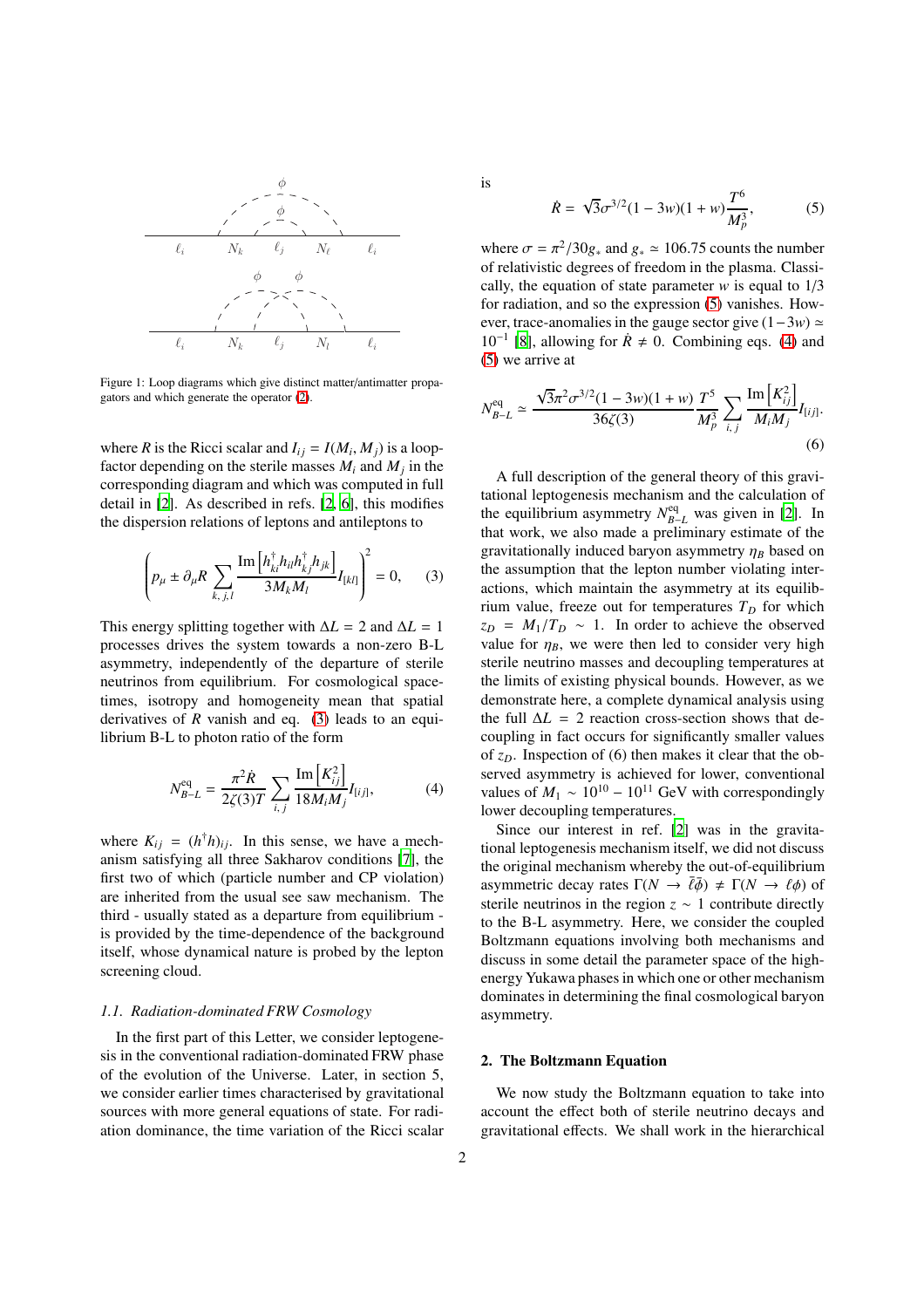limit where  $M_1 \ll M_2 \ll M_3$ , so that the dynamics is dominated by the lightest sterile neutrino  $N_1$ , in which case the relevant Boltzmann equation is (see, *e.g.*, [\[9](#page-9-8)])

$$
\frac{dN_{N_1}}{dz} = -D\left(N_{N_1} - N_{N_1}^{\text{eq}}\right),\tag{7}
$$

$$
\frac{dN_{B-L}}{dz} = -D\varepsilon_1 \left( N_{N_1} - N_{N_1}^{\text{eq}} \right) - W \left( N_{B-L} - N_{B-L}^{\text{eq}} \right), \tag{8}
$$

where each of the number densities is normalised by the photon density and where  $z = M_1/T$ . This is the standard set of coupled Boltzmann equations encountered in lepto/baryogenesis (see *e.g.*, [\[9,](#page-9-8) [10,](#page-9-9) [11\]](#page-9-10)) except that now, due to the gravitational interactions, we have  $N_{R}^{\text{eq}}$  $B - L \neq 0$  in the RHS of [\(8\)](#page-2-0) in the washout term. Conventionally one has  $N_{R-}^{eq}$  $B = L = 0$  and so any lepton asymmetry generated whilst the sterile neutrinos are in equilibrium is washed out. However, if one takes into account gravitational effects, a lepton asymmetry can be maintained even when  $N_{N_1} = N_{N_1}^{\text{eq}}$  $\frac{1}{N_1}$ .

The CP asymmetry in the decays and inverse decays of sterile neutrinos is characterised by

$$
\varepsilon_1 = \frac{\Gamma(N_1 \to \ell\phi) - \Gamma(N_1 \to \overline{\ell\phi})}{\Gamma(N_1 \to \ell\phi) + \Gamma(N_1 \to \overline{\ell\phi})},\tag{9}
$$

given in terms of  $M_i$  and  $h_{ij}$  by [\[3,](#page-9-2) [10\]](#page-9-9)

$$
\epsilon_{i} = -\frac{1}{8\pi} \sum_{j \neq i} \frac{\text{Im}[K_{ij}^{2}]}{K_{ii}} \left[ f\left(\frac{M_{j}^{2}}{M_{i}^{2}}\right) + g\left(\frac{M_{j}^{2}}{M_{i}^{2}}\right) \right],
$$
 (10)

where

$$
f(x) = \sqrt{x} \left( 1 - (1+x) \ln \left( \frac{1+x}{x} \right) \right), \quad g(x) = \frac{\sqrt{x}}{1-x}.
$$
\n(11)

For a large hierarchy,  $x \gg 1$ ,

$$
f(x) \sim -\frac{1}{2\sqrt{x}}, \qquad g(x) \sim -\frac{1}{\sqrt{x}}.\tag{12}
$$

We shall return to the form of  $\varepsilon_1$  in subsequent sections.

The various reaction rates can be parametrised in terms of the standard quantity  $K = \tilde{m}_1/m_*$  [\[9,](#page-9-8) [12,](#page-9-11) [13](#page-9-12)] given by

$$
\tilde{m}_1 = v^2 \frac{K_{11}}{M_1}, \qquad m_* = 8\pi \left(\frac{\pi^2 g_*}{90}\right)^{1/2} \frac{v^2}{M_p} \simeq 10^{-3} \text{ eV},\tag{13}
$$

where  $\tilde{m}_1$  characterises the strength of the Yukawa interactions and  $v = 174$  GeV is the electroweak scale. The quantity *D* can then be written as

$$
D = \frac{\Gamma_{\text{tree}}(N_1 \to \ell \phi)}{zH} = K z \frac{K_1(z)}{K_2(z)},\tag{14}
$$

<span id="page-2-4"></span>and corresponds to the  $N_1 \rightarrow \ell \phi$  tree-level thermal decay width. W is the "washout term", so-called because when gravitational effects are neglected,  $N_{B}^{\text{eq}}$  $B-L = 0$  and any lepton asymmetry established before the decays of sterile neutrinos is destroyed. The washout term consists of two parts:

<span id="page-2-3"></span>
$$
W = W_{ID} + 2W_{\Delta L=2}.
$$
 (15)

<span id="page-2-0"></span>The first is given by the tree-level inverse decay rate [\[9\]](#page-9-8)

$$
W_{ID} = \frac{\Gamma\left(\ell\phi \to N_1\right)}{zH} = \frac{1}{4}Kz^3K_1(z). \tag{16}
$$

The second part corresponds to  $\Delta L = 2$  binary scatterings  $\ell \phi \leftrightarrow \overline{\ell \phi}$  in the *s*- and *u*-channel, and  $\ell \ell \leftrightarrow \phi \phi$  and  $\overline{\ell}\overline{\ell} \leftrightarrow \overline{\phi}\overline{\phi}$  in the *t*-channel. The reaction rates for these processes are given by the quantity  $W = \Gamma / zH$ , with

<span id="page-2-2"></span>
$$
W = \frac{1}{64(2\pi)^3} \frac{1}{T^2} \int_0^\infty ds s^{1/2} K_1 \left(\frac{\sqrt{s}}{T}\right) \frac{1}{s} \left|\mathcal{M}(s)\right|^2, \tag{17}
$$

where

$$
|\mathcal{M}(s)| = \int_{-s}^{0} du |\mathcal{M}(s, u)|^2 \qquad (18)
$$

is the *u*-averaged amplitude for the process in question. The amplitudes for *s*, *u* and *t* processes are denoted by the subscripts + and *t* respectively and take the form

$$
|\mathcal{M}_{\Delta L=2}(s)|_{+,t}^{2} = 2s^{2} \bigg\{ \frac{K_{11}^{2}}{M_{1}^{2}} F_{+,t}(s) - 6 \sum_{i \neq 1} \frac{\text{Re}(K_{1i}^{2})}{M_{1}M_{i}} G_{+,t}(s) + 3 \sum_{j \neq 1} \frac{\text{Re}(K_{ij}^{2})}{M_{i}M_{j}} \bigg\}.
$$
 (19)

Introducing the variables

<span id="page-2-1"></span>
$$
c = \frac{K_{11}}{8\pi}, \qquad x = \frac{s}{M_1^2}, \tag{20}
$$

the functions  $F$  and  $G$  are given by [\[9,](#page-9-8) [12](#page-9-11)]

$$
F_{+} = \frac{1}{(1-x)^2 + c^2} - \frac{\pi}{c} \delta(1-x)
$$
  
+  $\frac{2}{x} - \frac{2}{x^2} \left(1 + \frac{x^2 - 1}{(x-1)^2 + c^2}\right) + \frac{2(x-1)}{x((1-x)^2 + c^2)},$ 

$$
G_{+} = \frac{1}{x} + \frac{1}{2} \frac{x-1}{(1-x)^2 + c^2} - \frac{x+1}{x^2} \ln(x+1),
$$
 (21)

and

$$
F_t = \frac{2}{x+1} + \frac{2}{x(x+2)} \ln(x+1),
$$
  
\n
$$
G_t = -\frac{1}{x} \ln(x+1).
$$
 (22)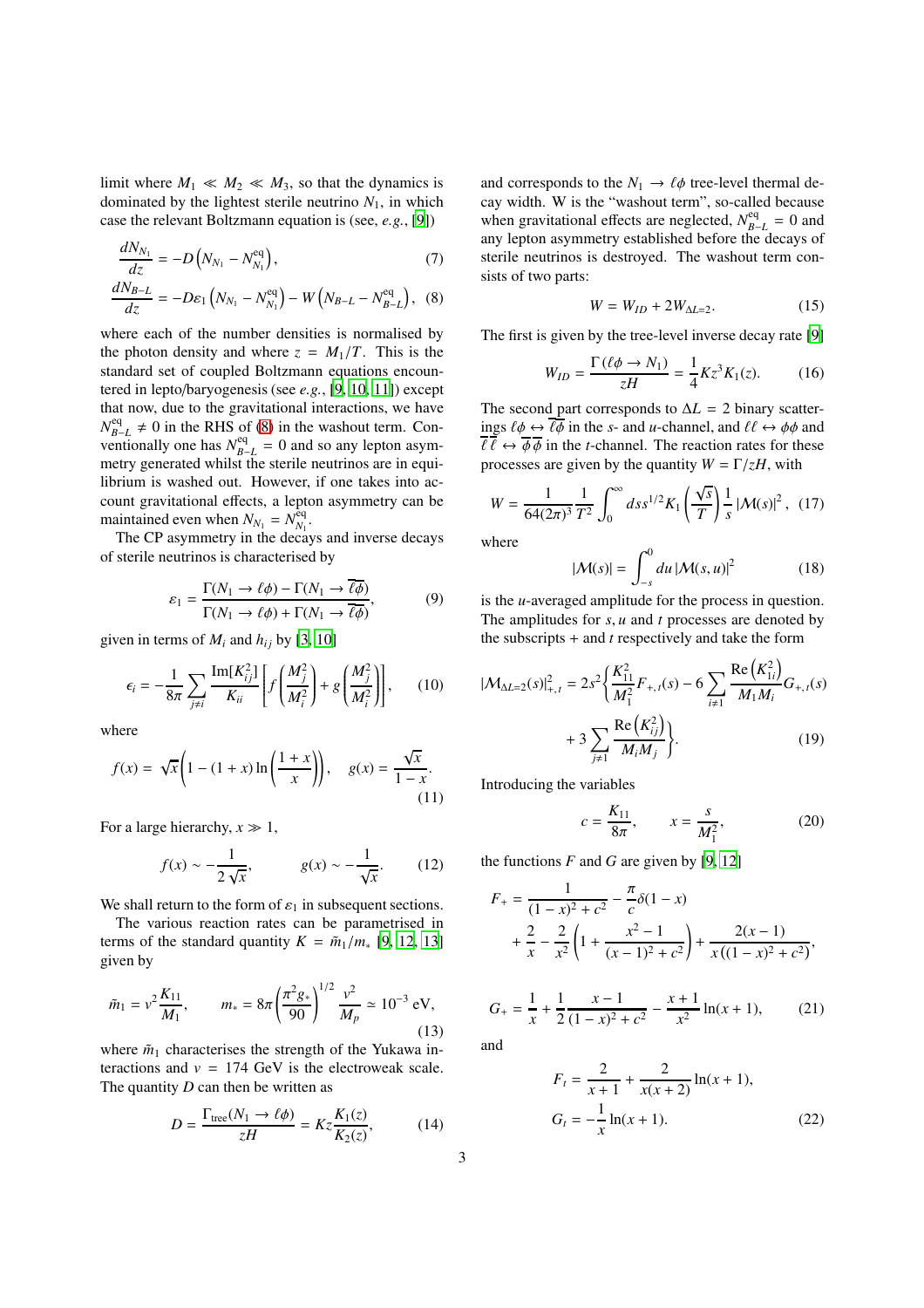The delta function subtraction in the first line for  $F_+$ represents the real intermediate state subtraction from the *s*-channel. This is to avoid the well-known double counting problem [\[9,](#page-9-8) [11,](#page-9-10) [12](#page-9-11)] where one over-counts the number of  $N_1 \leftrightarrow \ell \phi$  processes by including them in the *s*-channel *N*<sup>1</sup> exchange. Only with this subtraction does the Boltzmann equation take the correct form, whereby no asymmetry can be generated when  $N_{N_1} = N_{N_1}^{\text{eq}}$  $N_1$ . Of course, the whole point of our new mechanism is that  $N_{R}^{\text{eq}}$  $B = L$  ≠ 0 and so it *is* possible to generate an asymmetry when the sterile neutrinos are in equilibrium, but in the limit where  $N_{B-L}^{\text{eq}} \rightarrow 0$  we should still recover the traditional form of the Boltzmann equation.

Our next task is to parametrise the amplitude [\(19\)](#page-2-1) in terms of neutrino parameters. Firstly we note that

$$
\sum_{i,j=1,2,3} \frac{\text{Re}\left(K_{ij}^2\right)}{M_i M_j} = \frac{\overline{m}^2}{v^4},\tag{23}
$$

where  $\overline{m}^2 = m_1^2 + m_2^2 + m_3^2$  is the sum of the neutrino mass-squares. After a little algebra we can also write

<span id="page-3-1"></span>
$$
\sum_{i\neq 1} \frac{\text{Re}\left(K_{1i}^2\right)}{M_1 M_j} = \frac{\tilde{m}_1}{v^4} \left(\sum_i x_i m_i - \tilde{m}_1\right) \tag{24}
$$

where  $x_i$  are  $O(1)$  parameters discussed in sec. [3.](#page-3-0) We make the standard choice in the literature [\[9](#page-9-8)] and set  $\text{Re}(\tilde{h}_{31}^2) = \text{Re}(\tilde{h}_{21}^2) = 0$ , or equivalently,  $x_2 = x_3 = 0$ . Equation [\(36\)](#page-4-0) then implies  $x_1 = m_1/\tilde{m}_1$  and the RHS of [\(24\)](#page-3-1) simplifies to  $\left(m_1^2 - \tilde{m}_1^2\right)/v^4$ . Admittedly, this choice is somewhat arbitrary and its main aim is really to reduce the number of free variables, allowing for a simpler parametrisation of the theory. We shall work in this regime for the remainder of this Letter. Putting this together, the amplitudes become

$$
|\mathcal{M}_{\Delta L=2}|_{+,t}^{2} = \frac{2s^{2}}{v^{4}} \left[ \tilde{m}_{1}^{2} F_{+,t}(s) + 6(G_{+,t}(s) + 1) \left( m_{1}^{2} - \tilde{m}_{1}^{2} \right) + 3(\overline{m}^{2} - \tilde{m}_{1}^{2}) \right],
$$
\n(25)

allowing us to write eq. [\(17\)](#page-2-2), after a little manipulation, as

$$
W_{+,t} = \frac{z^3}{32\pi^2} \frac{m_* M_1}{v^2} \int_0^\infty dx \ x^{3/2} K_1(z\sqrt{x})
$$
  

$$
\left[ K^2 F_{+,t}(x) + 6(G_{+,t}(x) + 1) \left( K^2 - \frac{m_1^2}{m_*^2} \right) + 3 \left( \frac{\overline{m}^2}{m_*^2} - K^2 \right) \right].
$$
  
(26)

For fixed SM neutrino masses, the amplitude becomes a function of essentially two variables<sup>[2](#page-3-2)</sup>  $M_1$  and  $K$ , which ultimately depend on the details of the high-energy theory. A short calculation also shows that the delta function term in  $F_+$  gives a contribution  $-W_{ID}$  to  $W_{\Delta L=2}$ .

Making the substitution  $y = x/z^2$  in the integral, we arrive at

$$
W_{+,t} = \frac{1}{32\pi^2} \frac{m_* M_1}{v^2} \frac{1}{z^2} \int_0^{\infty} dy \ y^{3/2} K_1(\sqrt{y})
$$

$$
\left[ K^2 F_{+,t} \left( \frac{y}{z^2} \right) + 6 \left( G_{+,t} \left( \frac{y}{z^2} \right) + 1 \right) \left( K^2 - \frac{m_1^2}{m_*^2} \right) + 3 \left( \frac{\overline{m}^2}{m_*^2} - K^2 \right) \right].
$$
(27)

Since  $F_{+,t}(x)$ ,  $G_{+,t}(x) \rightarrow 0$  as  $x \rightarrow \infty$ , we see that in the high temperature limit  $z \to 0$ ,  $W_{+,t}$  takes the form

$$
W_{+,t}(z \ll 1) \simeq \frac{3}{\pi^2} \frac{m_* M_1}{v^2} \frac{1}{z^2} \left[ \frac{\overline{m}^2}{m_*^2} + K^2 - \frac{2m_1^2}{m_*^2} \right], \quad (28)
$$

where we used the result  $\int dy y^{3/2} K_1(y) = 32$ . Similarly, at low temperatures  $F_t(0) = 3$ ,  $G_t(0) = -1$  leading to

<span id="page-3-6"></span><span id="page-3-5"></span><span id="page-3-4"></span>
$$
W_t(z \gg 1) \simeq \frac{3}{\pi^2} \frac{m_* M_1}{v^2} \frac{1}{z^2} \frac{\overline{m}^2}{m_*^2}.
$$
 (29)

Since  $F_+(0) = (3 + c^2)/(1 + c^2)$  and  $G_+(0) = -(2 + c^2)/(1 + c^2)$  $(c^2)/(2(1+c^2))$ , we also have

$$
W_{+}(z \gg 1) \simeq \frac{3}{\pi^{2}} \frac{m_{*} M_{1}}{v^{2}} \frac{1}{z^{2}} \left[ \frac{1}{v^{4}} \frac{\overline{m}^{2}}{m_{*}^{2}} + \frac{1}{3 m_{*}^{2} v^{4}} \frac{c^{2}}{1 + c^{2}} K^{2} \right].
$$
\n(30)

Given that<sup>[3](#page-3-3)</sup>  $c \ll 1$ , the second term is sub-dominant, so that to leading order the asymptotic form of eq. [\(30\)](#page-3-4) is the same as  $(29)$ . The contributions to W in eq.  $(15)$  are shown in figure [2,](#page-4-1) where we took  $\overline{m} = \Delta m_{31}^2 + \Delta m_{21}^2 +$  $3m_1^2 \simeq \Delta m_{\text{sol}}^2 + \Delta m_{\text{atm}}^2$ , setting  $m_1 \simeq 0$ .

# <span id="page-3-0"></span>3. Parametrising the CP violation

The fundamental source of CP violation is of course the Yukawa phases contained in  $h_{ij}$ , or more specifically, the quantities  $\text{Im}\left(K_{ij}^2\right)$  which control the strength of CP violation both in the lepton propagator and  $N_{R-}^{eq}$ and also in the decays of sterile neutrinos via  $\varepsilon_1$ . One might ask to what extent the CP violation in these two sectors is linked, and also how much each is constrained

<span id="page-3-2"></span><sup>2</sup>Note that *c* can be written as  $c = m_* M_1 K / (8\pi v^2)$ .

<span id="page-3-3"></span><sup>&</sup>lt;sup>3</sup>The narrow width approximation means that  $c = (h^{\dagger}h)_{11}/8\pi =$  $\Gamma_{N_1}/M_1 \ll 1$ . This ensures consistency in treating the sterile neutrinos as quasi-stable particle states in the Boltzmann equation.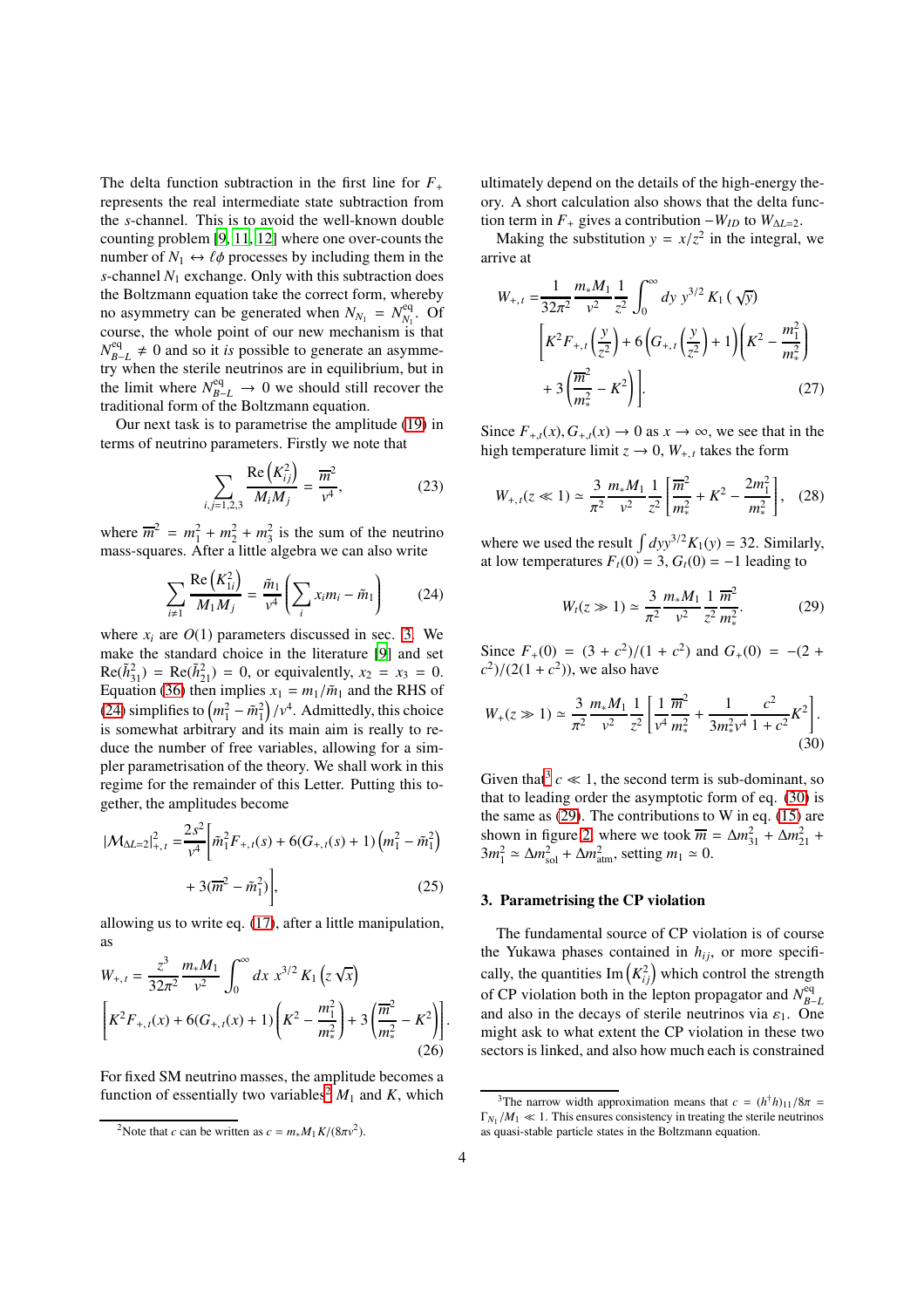<span id="page-4-1"></span>

Figure 2: Evolution of  $W = 2W_{\Delta L=2} + W_{ID}$  for  $K = 100$  and  $M_1 = 10^{10}$ GeV. The dashed lines show agreement with the asymptotic behaviour for small and large *z* given by eqs. [\(28\)](#page-3-6), [\(29\)](#page-3-5) and [\(30\)](#page-3-4).

by low-energy neutrino physics. For hierarchical sterile neutrinos,  $M_1 \ll M_2 \ll M_3$  we find that

<span id="page-4-7"></span>
$$
\varepsilon_1 \simeq -\frac{1}{8\pi} \sum_{j \neq 1} \frac{\text{Im}[K_{1j}^2]}{K_{11}} \bigg( \frac{M_1}{M_j} \bigg), \tag{31}
$$

which after a little algebra can be re-written in terms of light neutrino parameters as [\[13](#page-9-12)]

$$
\varepsilon_1 \simeq \frac{3}{16\pi} \frac{M_1}{v^2} \sum_{i \neq 1} \frac{\Delta m_{i1}^2}{m_i} \frac{\text{Im}\left(\tilde{h}_{i1}^2\right)}{\left(\tilde{h}_{i1}\right)_{11}}.
$$
 (32)

We can parametrise the CP violation in this quantity by using the parameters  $z_i$  defined as

<span id="page-4-4"></span>
$$
\frac{\tilde{h}_{i1}^2}{(\tilde{h}^{\dagger}\tilde{h})_{11}} = z_i = x_i + iy_i, \qquad (33)
$$

where  $\sum_i |z_i| = 1$  and  $\tilde{h}$  is the mass-eigenstate Yukawa coupling given by  $\tilde{h} = Uh$  where *U* is the PNMS matrix. This satisfies (using the formalism of [\[9](#page-9-8)] and [\[14](#page-9-13)])

$$
\tilde{h}_{ij} = \frac{1}{\sqrt{m_i M_j}} \Omega_{ij},\tag{34}
$$

where the see saw formula  $\tilde{h}_{ij}^2 v^2 / M_j = m_i$  implies that Ω is orthogonal and therefore satisfies  $(\Omega^T \Omega)_{11} = 1$ . This implies that

$$
\frac{y_1}{m_1} + \frac{y_2}{m_2} + \frac{y_3}{m_3} = 0,\tag{35}
$$

and

<span id="page-4-0"></span>
$$
\frac{\tilde{m}_1}{m_1}x_1 + \frac{\tilde{m}_1}{m_2}x_2 + \frac{\tilde{m}_1}{m_3}x_3 = 0.
$$
 (36)

Hence the strength of CP violation in  $N_1$  decays can be neatly parametrised as

<span id="page-4-6"></span>
$$
\varepsilon_1 = \frac{3}{16\pi} \frac{M_1}{v^2} \left( \frac{\Delta m_{21}^2}{m_2} y_2 + \frac{\Delta m_{31}^2}{m_3} y_3 \right). \tag{37}
$$

One might now ask whether the size of  $\varepsilon_1$ , or more specifically the quantities  $y_i$ , uniquely constrain the CP violation appearing in

<span id="page-4-2"></span>
$$
N_{B-L}^{\text{eq}} = \frac{\pi^2 \dot{R}}{2\zeta(3)T} \sum_{i,j} \frac{\text{Im}\left[K_{i,j}^2\right]}{18M_iM_j} I_{[ij]}.
$$
 (38)

The answer to this question is no, as we now explain. Firstly, one should note that "CP violation" only really makes sense in the context of a particular process, since a given scattering amplitude or decay channel is determined not only by the Yukawa phases in  $h_{ij}$ , but also by the combinations of masses  $M_i$  involved in the relevant diagrams. In this sense, there will be certain regions of parameter space for which CP violation in one process is strong and simultaneously weak in another. For instance,  $\varepsilon_1$  depends only on the Yukawa couplings via the quantity  $\sum_j \text{Im}(K_{ij}^2)/M_j$ , but this is invariant under the transformation

<span id="page-4-5"></span>
$$
\operatorname{Im}\left[K_{ij}^{2}\right] \to \operatorname{Im}\left[K_{ij}^{2}\right] + M_{*} \frac{\epsilon_{ijk}}{M_{k}},\tag{39}
$$

where  $M_*$  is an arbitrary energy scale. This leaves  $\varepsilon_1$ fixed, but changes  $\text{Im}\left[K_{ij}^2\right]$  and therefore the size of CP violation in [\(38\)](#page-4-2), in which  $I_{[ij]}$  depends on a completely different combination of masses from those appearing in  $\varepsilon_1$ .

The sterile mass-dependent factor  $I_{[i j]}$  was found in ref. [\[2](#page-9-1)] by explicit evaluation of the curvature dependence of the two-loop Feynman diagrams in figure 1 to be

<span id="page-4-8"></span>
$$
I_{[ij]} \sim \frac{1}{(4\pi)^4} \left(\frac{M_j^2}{M_i^2}\right)^p \ln\left(\frac{M_j^2}{M_i^2}\right),\tag{40}
$$

in the large hierarchy limit  $M_j \gg M_i$ . The equilibrium asymmetry is therefore

<span id="page-4-3"></span>
$$
N_{B-L}^{\text{eq}} \simeq \frac{\pi^2 \dot{R}}{2\zeta(3)T} \sum_{j>i} \frac{\text{Im}\left[K_{ij}^2\right]}{18M_iM_j} \left(\frac{M_j^2}{M_i^2}\right)^p \ln\left(\frac{M_j^2}{M_i^2}\right) \frac{1}{(4\pi)^4}.
$$
\n(41)

The dependence on the sterile mass hierarchy is parametrised here by the index *p*. In ref. [\[2\]](#page-9-1), strong but not conclusive evidence was found for a hierarchy enhancement with  $p = 1$ . Analysing the Feynman diagrams in the weak gravitational field limit by attaching gravitons to the sterile neutrino propagators yields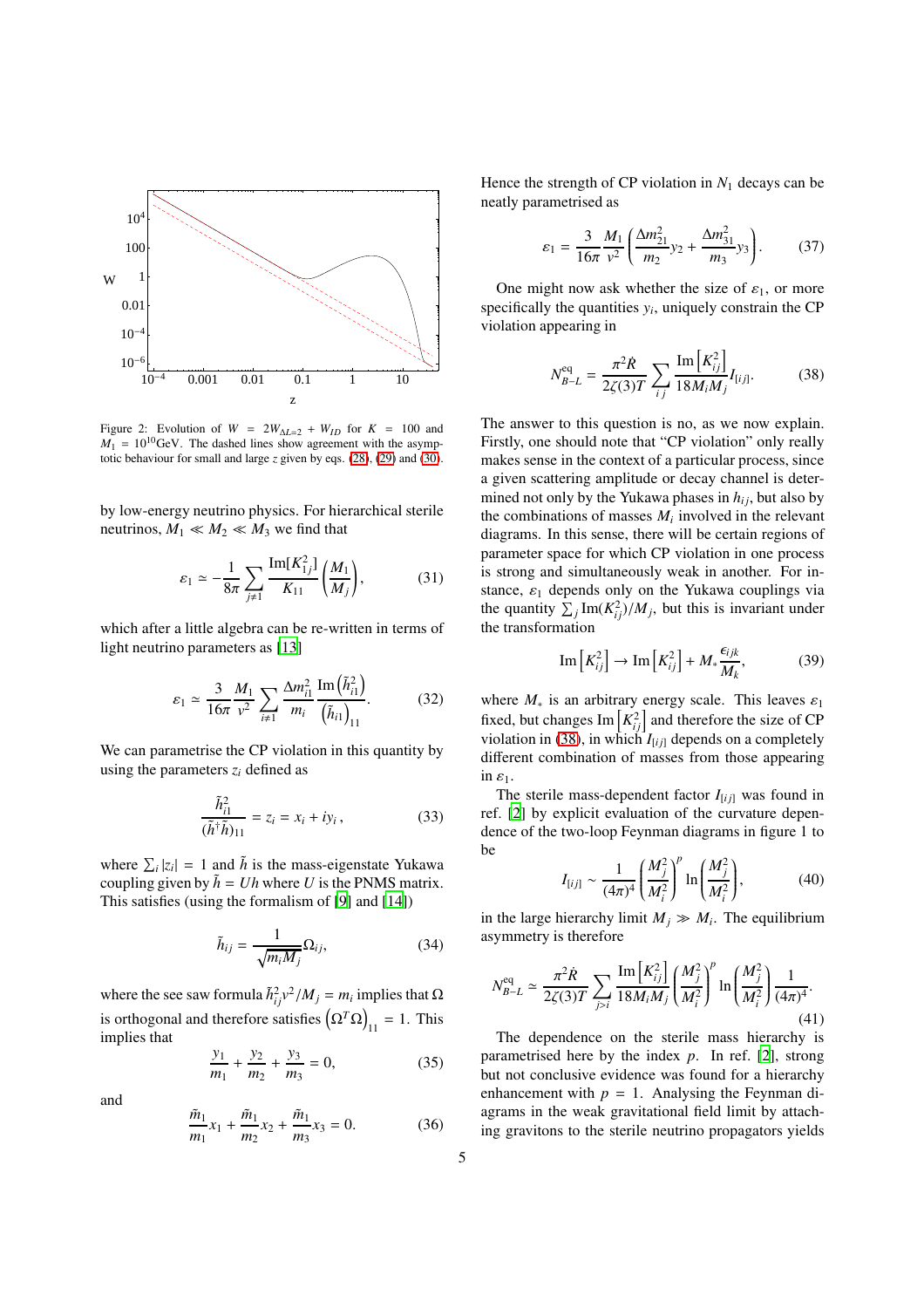four diagrams, three of which may be explicitly evaluated and give  $p = 0<sup>4</sup>$  $p = 0<sup>4</sup>$  $p = 0<sup>4</sup>$ . The fourth is significantly more complex and a complete evaluation has yet to be carried through. However, it was shown in [\[2](#page-9-1)] that  $p = 1$  contributions (but no higher) arise throughout and barring a final cancellation will provide the dominant behaviour. In the following section, where we consider a conventional radiation-dominated FRW cosmology, we therefore assume a hierarchy enhancement with  $p = 1$ . In section 5 we compute the gravitationally-induced lepton asymmetry in an alternative cosmological background with the more conservative choice  $p = 0$  to show that the observed asymmetry may still be obtained even without a power-law hierarchy enhancement.

Returning to [\(41\)](#page-4-3), we therefore see that constraining the size of  $\varepsilon_1$  still leaves the three quantities  $\text{Im}\left[K_{13}^2\right]$ ,  $\text{Im}\left[K_{23}^2\right]$  and  $\text{Im}\left[K_{12}^2\right]$  undetermined, so that the size of  $N_{B}^{eq}$  $B = L$  is not fully constrained in terms of  $y_i$  of eq. [\(33\)](#page-4-4). In this sense, the gravitational effect is sensitive to different details of the high-energy seesaw physics compared to the usual delayed decay picture and is less constrained by SM neutrinos. Of course, in future work it could be interesting to see what other low-energy observables could be used to constrain the combination of masses appearing in eq. [\(41\)](#page-4-3).

#### 4. Evolution of the lepton asymmetry

We now describe the solution of the Boltzmann equations [\(7\)](#page-2-4) and [\(8\)](#page-2-0), highlighting the different leptogenesis scenarios that occur depending on the relative strength CP-violation from gravity and decays, which can be dialed independently by virtue of the transformation [\(39\)](#page-4-5). For our present purposes, we assume that the  $\text{Im}[K_{ij}^2]$ are of roughly the same order of magnitude and that they realise a fixed value of  $\varepsilon_1$ . Therefore, assuming  $M_1 \ll M_2 \ll M_3$ , the sum in eq. [\(41\)](#page-4-3) is dominated by the  $N_1$ ,  $N_3$  contribution, giving

$$
N_{B-L}^{\text{eq}} \simeq \frac{\pi^2 \dot{R}}{36 \zeta (3) T (4\pi)^4} \frac{\text{Im} \left[ K_{13}^2 \right]}{M_1 M_3} \left( \frac{M_3^2}{M_1^2} \right)^p \ln \left( \frac{M_3^2}{M_1^2} \right). \tag{42}
$$

We now examine what happens when both decays and gravitational effects are present (figures [3](#page-6-0) and [4\)](#page-6-1), by considering different values of  $\varepsilon_1$ , whilst keeping CPviolation in the gravitational sector fixed. Of course, it should be noted that our ability to dial the two effects independently is due to the sterile mass-dependence unique to the curved-space two-loop diagrams in figure [1.](#page-1-0) Ultimately the contribution to dispersion relations can be traced to the *real* part of these *curvedspace* self-energies. In contrast, the combination of masses appearing in  $\varepsilon_1$ , is a result of the *imaginary* parts of *flat-space* self-energies, which come from the relevant cuts through two-loop diagrams and relate to decay rates. The analysis of [\[2\]](#page-9-1) was crucial to understand the parametric details of the gravitational mechanism and the important asymptotic behaviour  $I_{[ij]}$  ~  $(M_j^2/M_i^2)^p \ln(M_j^2/M_i^2)$ , which contrasts with that of  $\varepsilon_1$ . It is this richness of parameter space which leads to the distinct leptogenesis scenarios described below.

In all cases, even if we start from a vanishing initial net lepton number at high temperatures, the system very rapidly attains its gravitationally-induced equilibrium asymmetry  $N_{R-}^{eq}$  $B = L(z) \neq 0$ . The asymmetry then tracks this equilibrium value as the Universe cools. As the corresponding rate for the lepton number-violating interactions falls (see figures [2](#page-4-1) and [6\)](#page-7-0), the system can no longer follow the extremely rapid  $1/z^5$  decrease in  $N_{R}^{\text{eq}}$  $B = L$  (see eq.[\(6\)](#page-1-4)) and the asymmetry freezes out. The region of *z* at which this decoupling takes place depends on the sterile neutrino mass  $M_1$  and  $K$ , which control the washout coefficient *W*. In the scenarios illustrated here, decoupling takes place for small values of *z*, significantly below the scale  $z \sim 1 - 10$  at which the effects of the  $N_1$  resonance in  $W$  and the  $N_1$  decays are felt. In the first scenario (figure [3\)](#page-6-0), we consider maximal  $\varepsilon_1 \approx 10^{-6}$  (setting  $y_2 \approx 0$ ,  $y_3 \approx 1$  in [\(37\)](#page-4-6)) as in the standard delayed-decay picture. Then with the parameters shown, including the hierarchy enhancement  $p = 1$ , since the asymmetry generated by the out-ofequilibrium  $N_1$  decays is larger than the gravitational effect and occurs later (for  $z \gtrsim 1$ ), the gravitationallyinduced asymmetry is taken over by decays, and the system evolves according to the conventional decay scenario with no memory of the early-time gravitational effects.

A scenario where  $\varepsilon_1$  is smaller is shown in figure [4.](#page-6-1) In this case, although the sterile neutrino decays do generate an asymmetry as usual, this effect is smaller than the gravitationally-induced asymmetry after freeze-out. Remarkably, therefore, in this scenario the final asymmetry is completely determined by the gravitational mechanism, with the decays playing no significant role. This alters our understanding of the parameter space of leptogenesis, showing that regions which were previously believed to give an asymmetry in terms of decays are

<span id="page-5-0"></span><sup>&</sup>lt;sup>4</sup>Note that in ref. [\[2\]](#page-9-1), "diagram 3" was incorrectly stated to have  $p = 1$ . However, this leading behaviour in fact cancels leaving a final contribution with  $p = 0$ , the same dependence as diagrams 1 and 2. We thank T. Shindou and S. Shirai for bringing this to our attention.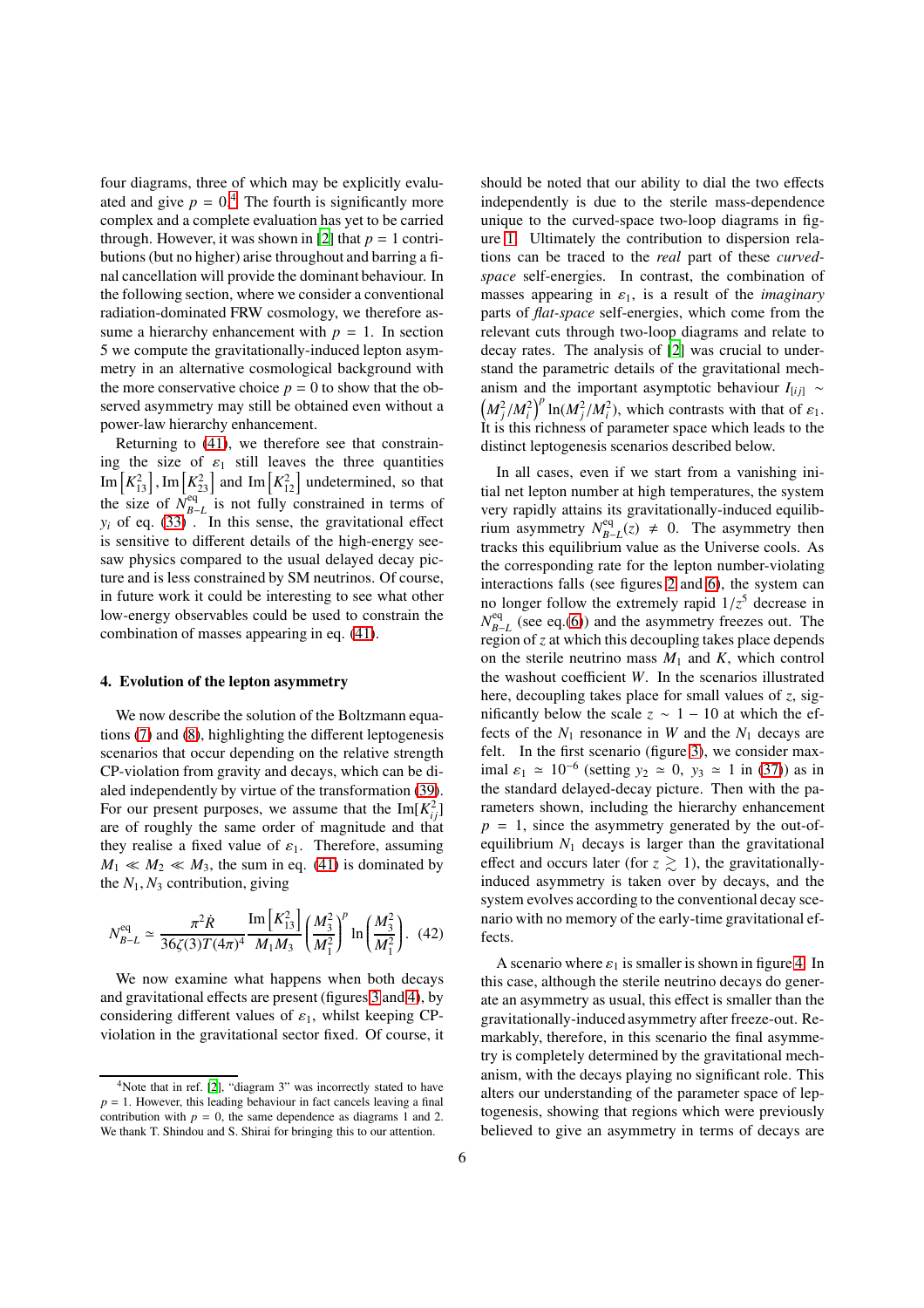<span id="page-6-0"></span>

Figure 3: Plot of the evolution of  $|N_{B-L}|$  with *z* for  $K = 1$ ,  $M_1 =$  $10^{10}$ GeV with  $\varepsilon_1 = 10^{-6}$  and Im( $K_{13}^2$ )/( $4\pi$ )<sup>2</sup> = 10<sup>-6</sup>,  $M_3 = 10^{16}$ , assuming a hierarchy enhancement with  $p = 1$ . In the full solution (pink), we see that at early times, there is a gravitationally induced asymmetry, but the  $\varepsilon_1 D(N_1 - N_1^{\text{eq}})$  term dominates in the Boltzmann equation as we approach  $z = 1$  and the asymmetry is determined solely by CP violating decays, with no memory of the gravitational effects at early times. The purple dotted curve, which includes only gravitational effects and neglects decays by setting  $\varepsilon_1 = 0$ , shows that decays have no effect until *z* ∼ 1.

<span id="page-6-1"></span>

Figure 4: The other parameters are the same as figure [3,](#page-6-0) but we now take  $\varepsilon_1 = 10^{-8}$ . For this value of  $\varepsilon_1$ , the full solution is solely dominated by gravitational effects (pink curve), i.e. the decays have no effect on the relic asymmetry. This can be clearly seen by comparison with the dotted purple curve, which neglects decays entirely by setting  $\varepsilon_1 = 0$ , and shows that the full solution is essentially independent of decays. From the black dashed curve, we see that taking into account decays alone does not give an accurate representation of the true solution.

actually dominated by the gravitational mechanism.

## *4.1. Gravity only: the extremal case*  $\varepsilon_1 = 0$

Since our main interest here is in illustrating the mechanism of gravitational leptogenesis, we now study in detail the extremal case where the CP-violating decay parameter  $|\varepsilon_1| \simeq 0$  is minimal. In this case, only the washout scatterings contribute and the Boltzmann equation for *NB*−*<sup>L</sup>* simplifies radically:

<span id="page-6-3"></span>
$$
\frac{dN_{B-L}}{dz} = -W\left(N_{B-L} - N_{B-L}^{\text{eq}}\right). \tag{43}
$$

Note here that in the region of interest,  $z \ll 1$ , a good approximation to the washout term for neutrino parameters  $m_1 \ll \bar{m}$  is given from [\(28\)](#page-3-6) by

<span id="page-6-4"></span>
$$
W = \frac{\alpha}{z^2}, \qquad \alpha = \frac{6}{\pi^2} \frac{M_1 m_*}{v^2} \left( \frac{\bar{m}^2}{m_*^2} + K^2 \right). \tag{44}
$$

As we now see, this scenario is readily realised by choosing opposite signs for the Yukawa phases in [\(31\)](#page-4-7), [\(37\)](#page-4-6). This places a constraint on the high energy physics of the form

<span id="page-6-2"></span>
$$
\varepsilon_1 \simeq 0 \implies M_3 \text{Im}\left[K_{12}^2\right] + M_2 \text{Im}\left[K_{13}^2\right] \simeq 0, \quad (45)
$$

or equivalently, from eq. [\(37\)](#page-4-6),

$$
\frac{\Delta m_{21}^2}{m_2} y_2 + \frac{\Delta m_{31}^2}{m_3} y_3 \simeq 0. \tag{46}
$$

Even with this restriction, there still remains much freedom in the choice of CP violation in the quantities Im $[K_{ij}^2]$  contained in [\(6\)](#page-1-4) - for instance, eq. [\(45\)](#page-6-2) places no constraints on the phases of  $K_{23}^2$ . For simplicity, we set Im $[K_{23}^2] = 0$ , then from eqs. [\(40\)](#page-4-8) and [\(45\)](#page-6-2) we find

$$
\sum_{i j} \frac{\text{Im} \left[K_{i j}^{2}\right]}{M_{i} M_{j}} I_{[i, j]}
$$
\n
$$
\approx \frac{1}{M_{1} M_{3}} \frac{\text{Im} \left[K_{13}^{2}\right]}{(4\pi)^{4}} \left(\frac{M_{3}^{2}}{M_{1}^{2}}\right)^{p} \left\{\ln \left(\frac{M_{3}^{2}}{M_{1}^{2}}\right) - \left(\frac{M_{2}^{2}}{M_{3}^{2}}\right)^{p} \ln \left(\frac{M_{2}^{2}}{M_{1}^{2}}\right)\right\}.
$$
\n(47)

so that if  $M_1 \ll M_2 \ll M_3$  we have

$$
\sum_{i,j} \frac{\text{Im}\left[K_{ij}^2\right]}{M_i M_j} I_{[i,j]} \simeq \frac{\text{Im}\left[K_{13}^2\right]}{(4\pi)^4} \frac{1}{M_1 M_3} \left(\frac{M_3^2}{M_1^2}\right)^p \ln\left(\frac{M_3^2}{M_1^2}\right). \tag{48}
$$

Notice that the size of the CP asymmetry is enhanced by the hierarchy between  $M_3$  and  $M_1$ . In what follows, we treat Im $[K_{13}^2]$  as a free parameter (subject to the con-straint [\(45\)](#page-6-2)) controlling the strength of CP violation. Putting this together and taking  $p = 1$ , we find

<span id="page-6-5"></span>
$$
V_{B-L}^{\text{eq}} \simeq \frac{\sqrt{3}\pi^2 \sigma^{3/2} (1 - 3w)(1 + w)}{36\zeta(3)}
$$
  
 
$$
\times \frac{1}{z^5} \left(\frac{M_1}{M_p}\right)^3 \frac{M_3}{M_1} \ln\left(\frac{M_3^2}{M_1^2}\right) \frac{\text{Im}[K_{13}^2]}{(4\pi)^4}
$$
  
\n
$$
\equiv \frac{\beta}{z^5}.
$$
 (49)

*N*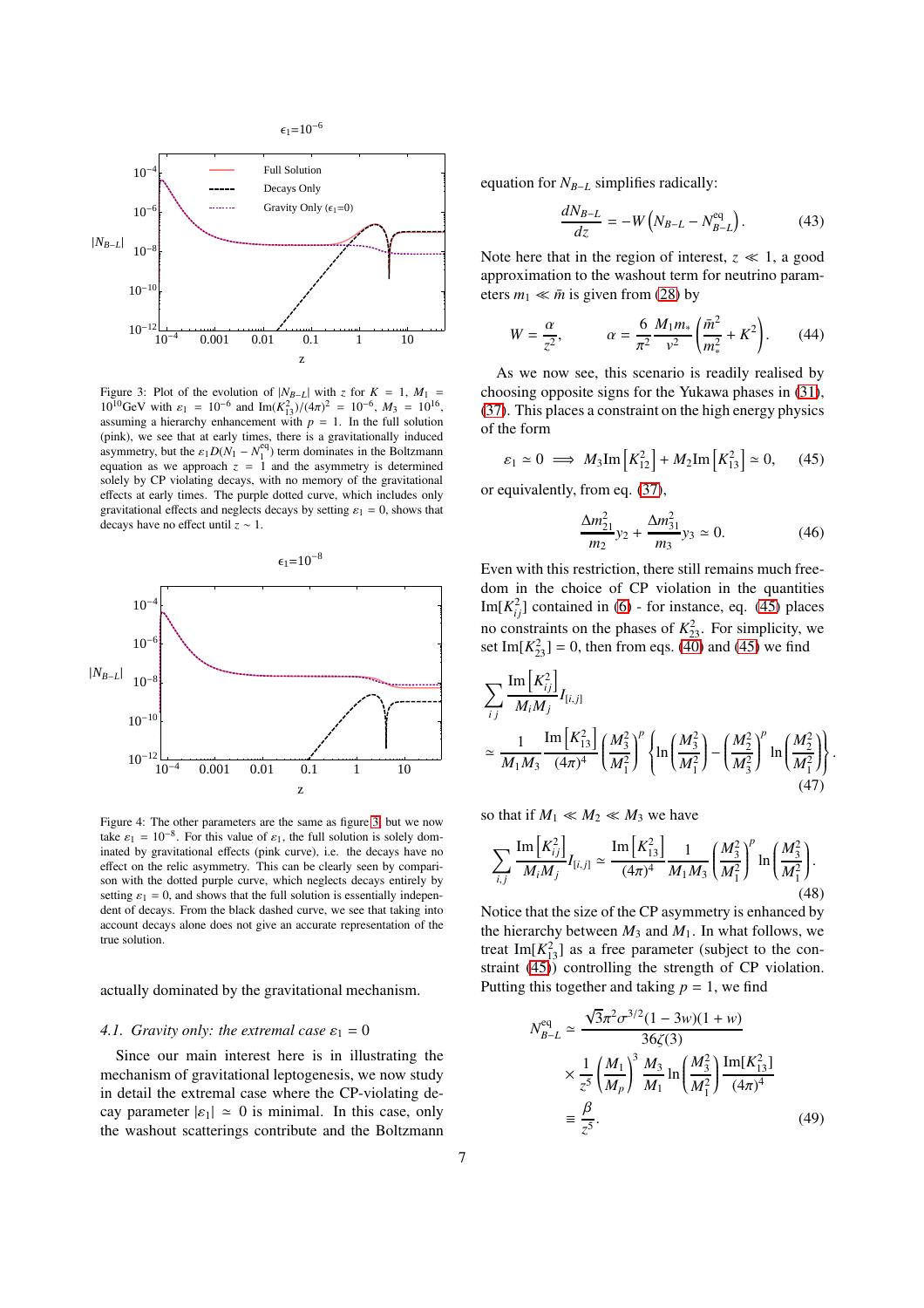<span id="page-7-1"></span>

Figure 5: Solutions to the Boltzmann equation [\(43\)](#page-6-3), for  $K = 1$  for fixed  $M_1 = 10^{10} \text{GeV}$  and  $\text{Im}(K_{13}^2)/(4\pi)^2 = 10^{-6}$ ,  $M_3 = 10^{16} \text{GeV}$ , taking  $p = 1$ . The blue line shows the numerical solution, the red the analytic solution, valid at early times whilst the black dashed line gives the equilibrium curve. The vertical dashed line shows the value *z<sub>d</sub>* where  $Γ/H \approx 1$ .

The corresponding solution of the Boltzmann equation [\(43\)](#page-6-3) in this scenario is shown in figure [5.](#page-7-1) In this case, following the freeze-out of the asymmetry from its equilibrium value<sup>[5](#page-7-2)</sup>, the only further new feature is the late-time reduction of  $N_{B-L}$  in the region  $z \sim 1 - 10$ which is due to the contribution to *W* near the  $N_1$  resonance. This raises the value of *W* and pulls the asymmetry back, albeit only slightly with the parameter choice in figure [5,](#page-7-1) in the direction of the equilibrium value. This is also apparent from figure [6,](#page-7-0) where it is clear that Γ*<sup>W</sup>* /*H* once again becomes of order 1 in this region. The size of this late-time reduction in *NB*−*<sup>L</sup>* depends on the choice of parameters  $M_1$  and  $K$ , in particular increasing sharply with *K* as illustrated in figure [7.](#page-7-3)

The key observation, however, is that even in this model with the CP-violating parameters chosen such that the sterile neutrino decays produce a negligible asymmetry, the gravitational leptogenesis mechanism on its own can produce the observed cosmological baryon asymmetry for an otherwise conventional choice

$$
N'_{B-L}(z) = \frac{\alpha}{z^2} \left( N_{B-L}(z) - \frac{\beta}{z^5} \right), \qquad z \ll 1,
$$

which admits an analytic solution with asymptotic value

$$
N_{B-L}^f \simeq 120 \frac{\beta}{\alpha^5}
$$

.

This solution is plotted alonside the full numerical solution in figure [5](#page-7-1) and is a useful guide in scanning the parameter space of *M*<sup>1</sup> and *K*.

<span id="page-7-0"></span>

<span id="page-7-3"></span>Figure 6: The ratio  $\Gamma_W/H$  with  $K = 1$  and  $M_1 = 10^{10}$  GeV.



Figure 7: Some of the solutions corresponding to figure [8](#page-8-0) with  $\text{Im}[K_{13}^2]/(4\pi)^2 = 10^{-4}.$ 

of see-saw neutrino parameters. For example, in figure [5](#page-7-1) the sterile neutrino masses were chosen to be  $M_1$  = 10<sup>10</sup> GeV,  $M_3$  = 10<sup>16</sup> GeV and  $K$  = 1, with Im( $K_{13}^2$ )/( $4\pi$ )<sup>2</sup> = 10<sup>-6</sup>. The corresponding value for the final relic baryon asymmetry is given by

$$
\eta_B = \frac{1}{f} C_{\text{sph}} N_{B-L}^{\text{f}},\tag{50}
$$

where  $f = 2387/86$  is a photon production factor and  $C_{\text{sph}} = 28/70$  is the sphaleron efficiency factor [\[9,](#page-9-8) [10](#page-9-9)]. Clearly, the observed asymmetry,  $\eta_B \simeq 10^{-10}$  can be obtained for a significant range of the parameters  $M_1$ ,  $M_3$ , Im( $K_{13}^2$ ) and *K*. In figure [8,](#page-8-0) we illustrate the dependence of  $\eta_B$  on  $\text{Im}(K_{13}^2)/(4\pi)^2$  and *K* for fixed *M*<sub>1</sub>, *M*<sub>3</sub>.

### 5. Alternative Cosmological Backgrounds

Finally, we relax the choice of a conventional radiation-dominated FRW background and, following [\[8\]](#page-9-7), consider a more general scenario in which we allow

<span id="page-7-2"></span><sup>5</sup>A little more insight into these numerical solutions follows from solving the Boltzmann equation [\(43\)](#page-6-3) in the  $z \ll 1$  region analytically. From [\(44\)](#page-6-4) and [\(49\)](#page-6-5), we have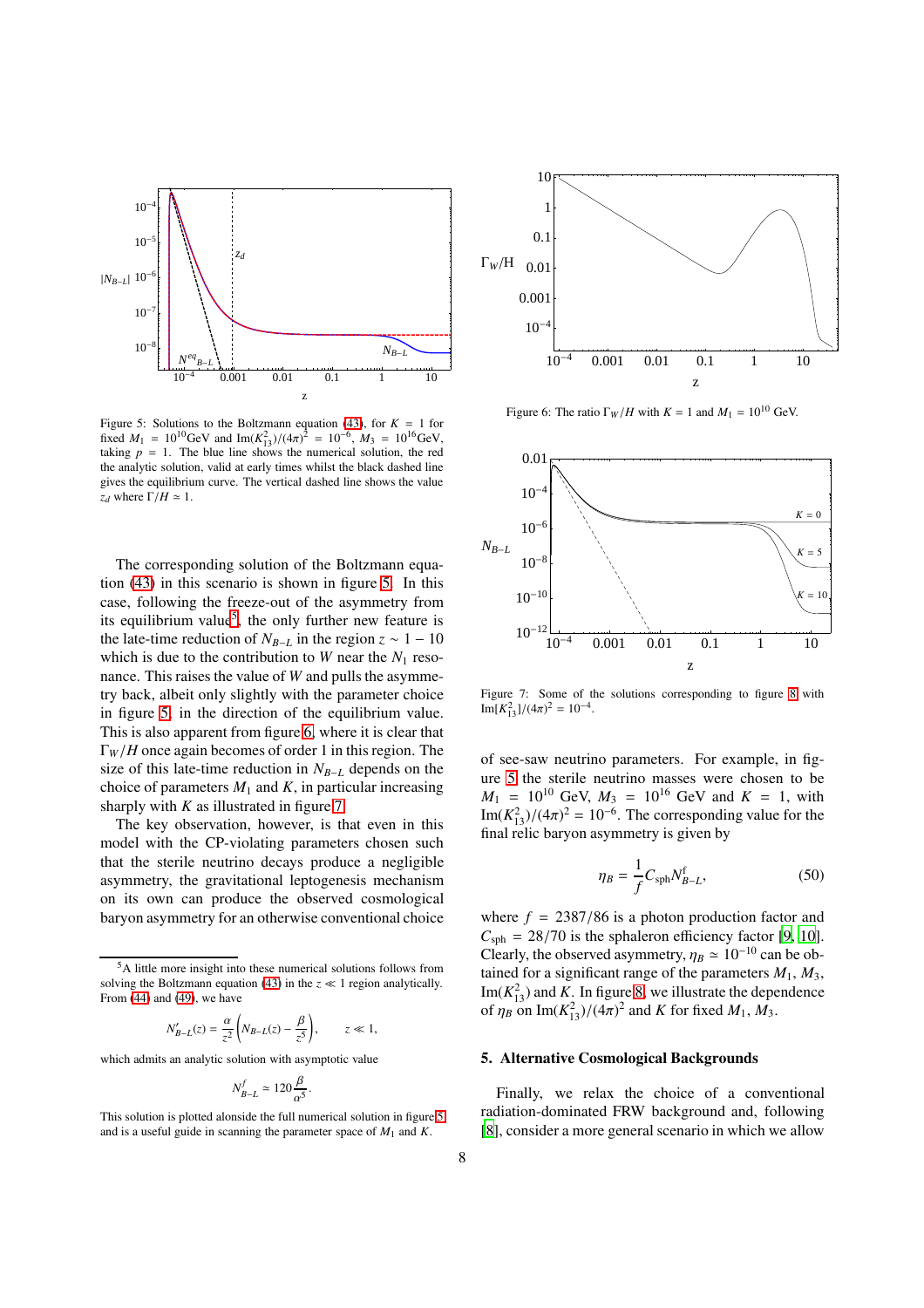<span id="page-8-0"></span>

Figure 8: Numerical results for the final baryon-to-photon ratio as a function of *K* for  $M_1 = 10^{10}$ GeV and  $M_3 = 10^{16}$ GeV, assuming a hierarchy enhancement with  $p = 1$ . The amount of CP violation is varied by taking  $\text{Im}(K_{13}^2)/(4\pi)^2 = 1 - 10^{-10}$  (series of dashed lines), which simply shifts the overall scaling of  $N_{B-L}$ , as can be seen from eqs. [\(43\)](#page-6-3) and [\(49\)](#page-6-5).

the gravitational background to be sourced by matter characterised by an equation of state with arbitrary parameter *w*. Specifically, we consider an isotropic, homogeneous geometry whose matter source has an energy density  $\rho \sim a^{-3(w+1)}$ , where *a* is the scale factor of the Universe. Potential sources, for example scalar fields, giving rise to different values of *w* are discussed further in ref. [\[8](#page-9-7)]. The plasma in which leptogenesis takes place corresponds in this scenario to a *sub-dominant* radiation component for which  $\rho_R \sim a^{-4}$  with temperature *T* satisfying  $\rho_R = \sigma T^4$ . The onset of radiation dominance occurs at a critical temperature  $T_*$  where  $\rho \simeq \rho_R$ , and leptogenesis takes place in the pre-radiation dominance phase of the evolution above *T*∗.

We can then parametrise both matter and radiation energy densities in terms of the plasma temperature *T* and critical temperature *T*<sup>∗</sup> as follows:

$$
\rho = \sigma T_*^4 \left(\frac{T}{T_*}\right)^{3(1+w)}, \qquad \rho_R = \sigma T^4 \ . \tag{51}
$$

The curvature for  $T > T_*$  is sourced by  $\rho$ , so that here

$$
\dot{R} = \sqrt{3}(1 - 3w)(1 + w)\frac{\rho^{3/2}}{M_p^3},
$$
\n(52)

which may be written as

$$
\dot{R} = \sqrt{3}(1 - 3w)(1 + w)\sigma^{3/2} \frac{M_1^6}{\gamma^6 M_p^3} \left(\frac{\gamma}{z}\right)^{9(1+w)/2}, \quad (53)
$$

where we have introduced the parameter  $\gamma = M_1/T_*$ .

<span id="page-8-2"></span>

 $\epsilon_1=10^{-6}$ 

Figure 9: Plot of the evolution of  $|N_{B-L}|$  with *z* for  $K = 1$ ,  $M_1 =$  $5 \times 10^{11}$  GeV with  $\varepsilon_1 = 10^{-6}$  and Im( $K_{13}^2$ )/( $4\pi$ )<sup>2</sup> = 10<sup>-4</sup>,  $M_3 = 10^{16}$ in the generalised cosmological model. The cosmological parameters chosen were  $\gamma = M_1/T_R = 40$  and  $w = 0.5$  and the hierarchy parameter was taken here as  $p = 0$ . The essential features are the same as illustrated in figure [3](#page-6-0) for the radiation-dominated spacetime.

This gives rise to an equilibrium lepton-to-photon ratio

$$
N_{B-L}^{\text{eq}} \simeq \frac{\sqrt{3}\pi^2 \sigma^{3/2} (1 - 3w)(1 + w)}{36\zeta(3)} \times \frac{M_1^5}{\gamma^5 M_p^3} \left(\frac{\gamma}{z}\right)^{9(1+w)/2 - 1} \sum_{i,j} \frac{\text{Im}[K_{ij}^2]}{M_i M_j} I_{[ij]} \,,
$$
\n(54)

<span id="page-8-1"></span>which may be compared with [\(6\)](#page-1-4).

The analysis of the Boltzmann equations now goes through essentially as before, showing all the same qualitative features. The main quantitative difference arises from the temperature dependence of the equilibrium asymmetry, which from [\(54\)](#page-8-1) falls off as  $z^{-9(1+w)/2+1}$ , depending on the parameter *w* characterising the source of the gravitational background. Moreover, unlike the radiation-dominated scenario, where for a standard sterile neutrino sector we required the hierarchy enhancement  $p = 1$  in order to reproduce the observed baryon asymmetry, in this model the freedom to choose the parameters *w* and  $\gamma$  means that it is possible to obtain  $\eta_B \simeq 10^{-10}$  even without this enhancement. To illustrate this, we take  $p = 0$  in the plots shown in this section.

The evolution of the asymmetry  $|N_{B-L}|$  is shown in figures [9](#page-8-2) and [10.](#page-9-14) In figure [9,](#page-8-2) the analogue of figure [3,](#page-6-0) we illustrate the competition between the gravitational and decay mechanisms for leptogenesis with the CP violating parameter  $\varepsilon_1 = 10^{-6}$  for a cosmological model with  $w = 0.5$  and  $\gamma = 40$ , where decoupling from  $N_{R}^{eq}$ *B*−*L* takes place for temperatures with  $z \lesssim 10^{-3}$ . Clearly for smaller values of the CP violating parameter, the situation again resembles figure [4](#page-6-1) with the decays being irrelevant and the final asymmetry dominated by the gravitational mechanism. Figure [10](#page-9-14) shows the dependence